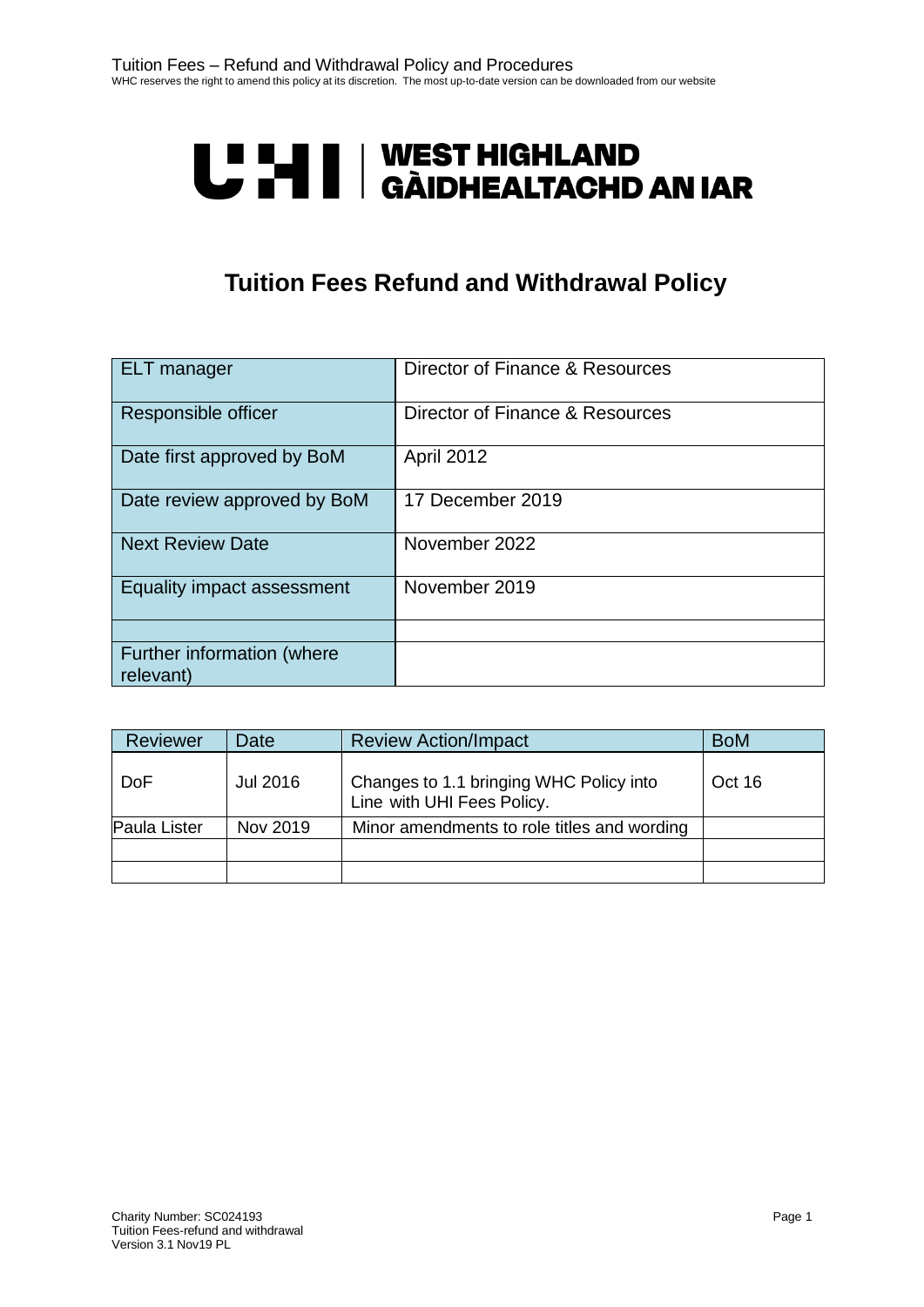# **Tuition Fees - Refund and Withdrawal Policy Contents**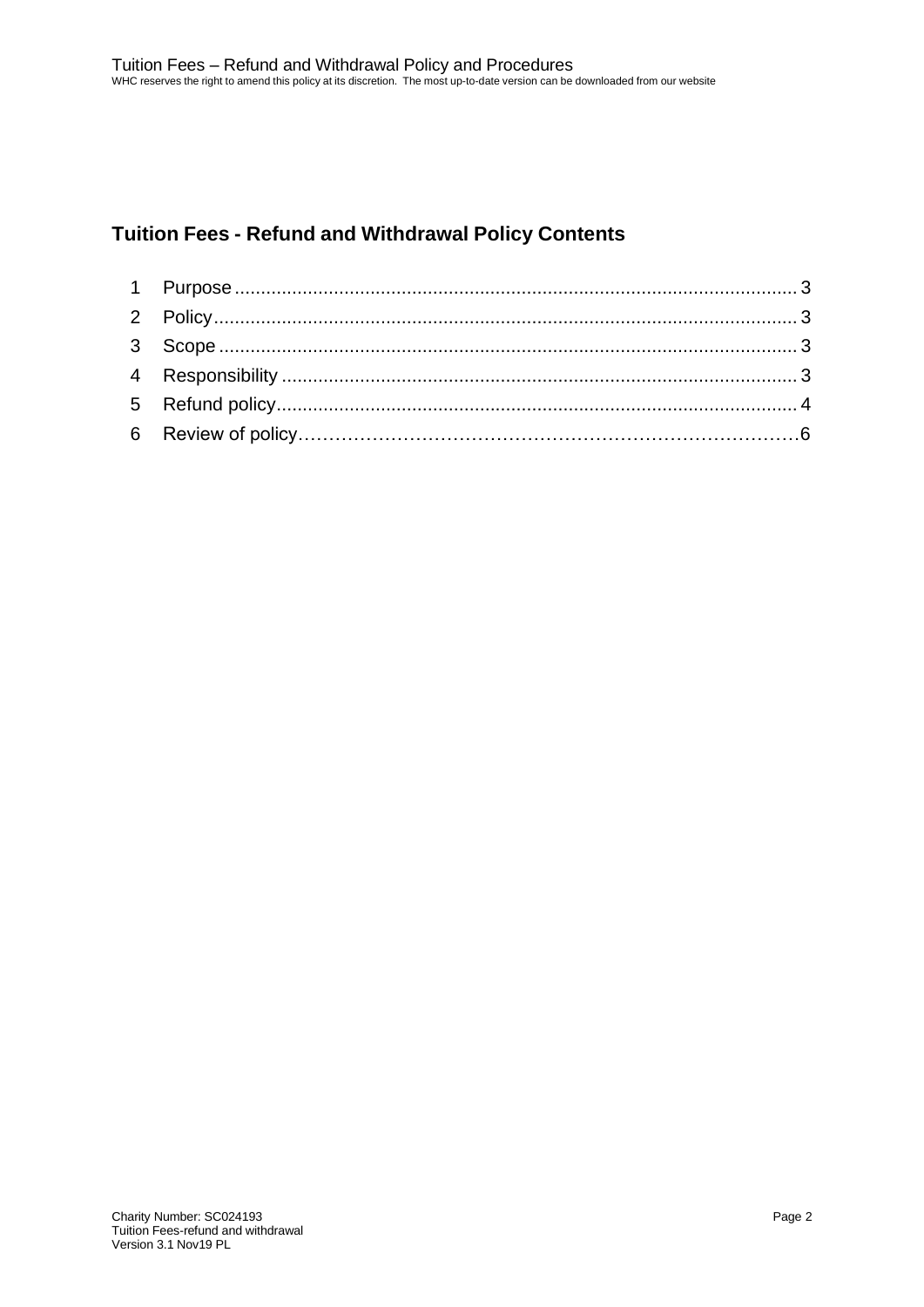# <span id="page-2-0"></span>**Tuition Fees - Refund and Withdrawal Policy**

# **1 Purpose**

1.1 To provide a refund policy to be adhered to by Finance staff that are involved in processing refunds of course fees or in calculating the fees due when a student withdraws from a course.

## <span id="page-2-1"></span>**2 Policy**

2.1 West Highland College UHI will ensure that the Refund and Withdrawal policy is adhered to by all appropriate staff. This policy is in line with the UHI refund & withdrawal policy for Higher Education courses.

#### <span id="page-2-2"></span>**3 Scope**

- 3.1 The college must ensure that the policy for refunds and withdrawals represents fair and reasonable consideration towards students whilst simultaneously protecting the College from financial loss.
- 3.2 Refunds of course fees are granted only where either the College cancels the course or where the student withdraws from the course in exceptional circumstances. In a case where a student withdraws prior to making payment, the amount due should be calculated so that it will equal the non-refunded element of the fee had a refund been due.
- 3.3 Refunds are not granted where a student remains on a course but claims a refund on the basis of a change of circumstances.
- 3.4 This policy does not apply to fees paid by the Student Awards Agency Scotland as these refunds are covered under specific terms and conditions. This policy covers fees paid from the College's Bursary Fund.
- 3.5 This policy does not apply to BEST courses
- 3.6 This policy should be read in conjunction with the College Equality, Diversity and Inclusion Policy and its separate Disability, Race and Gender Equality Schemes.

## <span id="page-2-3"></span>**4 Responsibility**

- 4.1 The Director of Finance & Resources is responsible for managing this policy.
- 4.2 Appropriate members of Finance staff are responsible for the effective operation of the Policy and Procedures.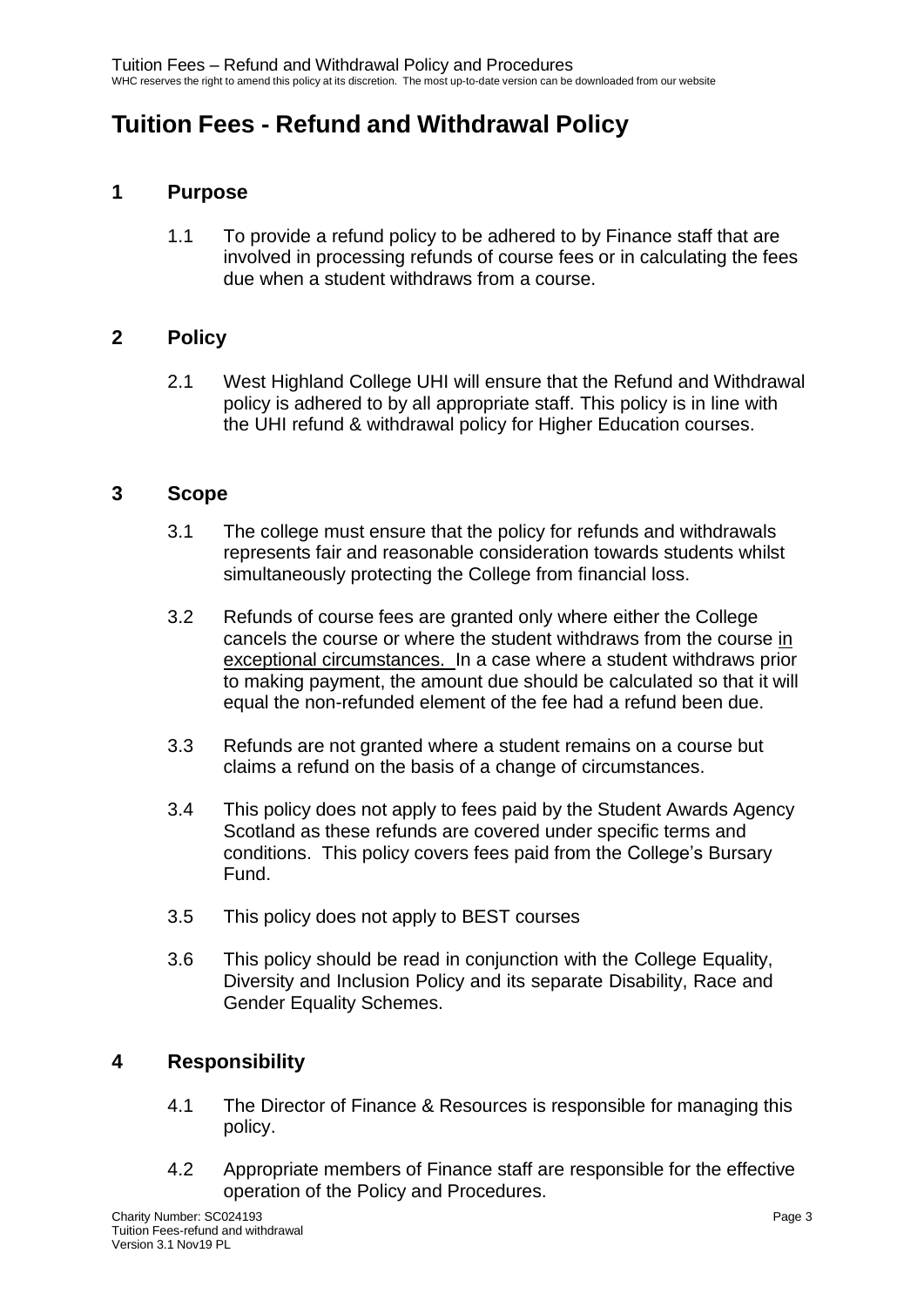# <span id="page-3-0"></span>**5 Refund policy**

Tuition fees are not refundable unless a written request is received for exceptional circumstances

| <b>Circumstances</b>                               | Refund                                                                                                         |
|----------------------------------------------------|----------------------------------------------------------------------------------------------------------------|
| Course Cancelled by College                        | Full Refund                                                                                                    |
| Withdraws at least 4 weeks before<br>course starts | Full refund less administration fee of<br>£100 and less any non-refundable<br>costs (e.g. SQA Assessment fees) |

#### 5.1 Withdrawals

In exceptional circumstances i.e. ill health, employer relocates student or course not as described in prospectus a written request must be submitted by student.

| Date of<br>commencement                      | <b>Termination of study date</b>                                                                                              | <b>Refund available</b>                                                                           |
|----------------------------------------------|-------------------------------------------------------------------------------------------------------------------------------|---------------------------------------------------------------------------------------------------|
| Courses<br>commencing in<br>August/September | Before 01 November                                                                                                            | 100% refund on full year's fees (or<br>pro-rata equivalent) less<br>administrative charge of £100 |
|                                              | Between 01 November and<br>01 February                                                                                        | 50% refund on full year's fees (or<br>pro-rata equivalent) less<br>administrative charge of £100  |
|                                              | After 01 February                                                                                                             | No refunds available                                                                              |
| Course<br>commencing at<br>other dates       | Within eight (8) weeks of the<br>date of commencement of the<br>course (excluding non-<br>teaching weeks)                     | 100% refund on full year's fees (or<br>pro-rata equivalent) less<br>administrative charge of £100 |
|                                              | Between eight (8) and twelve<br>(12) weeks of the date of<br>commencement of the course<br>(excluding non-<br>teaching weeks) | 50% refund on full year's fees (or<br>pro-rata equivalent) less<br>administrative charge of £100  |
|                                              | After twelve (12) weeks of the<br>date of commencement of the<br>course (excluding non-<br>teaching weeks)                    | No refunds available                                                                              |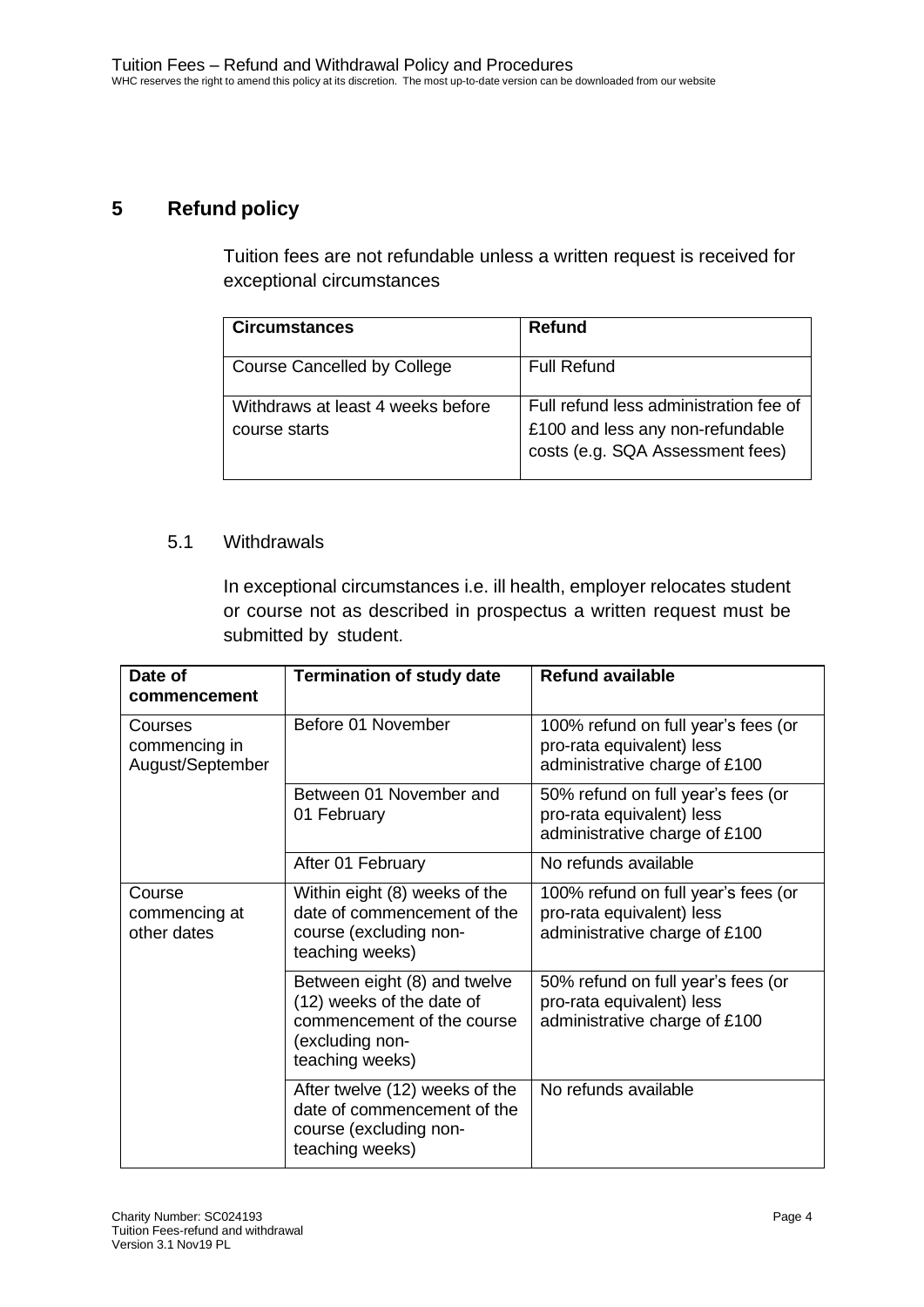WHC reserves the right to amend this policy at its discretion. The most up-to-date version can be downloaded from our website

| Amount of course elapsed                    | <b>Refund available</b>            |
|---------------------------------------------|------------------------------------|
| Up to 25% of course/module or unit load     | 100% refund on fees due            |
|                                             | less administrative charge of £100 |
| Up to 50% of course/module or unit load     | 50% refund on fees due             |
|                                             | less administrative charge of £100 |
| More than 50% of course/module or unit load | No refunds available               |

| <b>Termination of study date</b>                                                               | <b>Refund available</b>                                                                           |
|------------------------------------------------------------------------------------------------|---------------------------------------------------------------------------------------------------|
| Within eight (8) weeks of the date of<br>commencement of the course/module                     | 100% refund on full year's fees (or pro-rata<br>equivalent) less administrative charge of<br>£100 |
| Between eight (8) and twelve (12) weeks of<br>the date of commencement of the<br>course/module | 50% refund on full year's fees (or pro-rata<br>equivalent) less administrative charge of<br>£100  |
| After twelve (12) weeks of the date of<br>commencement of the course/module                    | No refunds available                                                                              |

Where a student withdraws from a course prior to paying the fees due, an invoice will be issued.

Where a student has paid the course fees and does not turn up, fees are nonrefundable.

The percentage of the course which has been attended will be determined based upon the last day of attendance per college registration system or date of letter from student (whichever is the later) against the total number of full weeks on the course.

## 5.2 Refunds

Refunds are not granted where a student remains on a course but claims refund on the basis of changed circumstances (i.e. student becomes potentially eligible for a fee waiver). However, students in such circumstances may utilise the appeal process (section 5.5) and if successful would be awarded a refund in accordance with the above table.

#### 5.3 Application for refunds

Students who wish to apply for a refund should do so, in writing, to the Finance Office where the application will be assessed. The outcome of the application will be provided in writing and if successful a refund will be made within 14 working days of the decision.